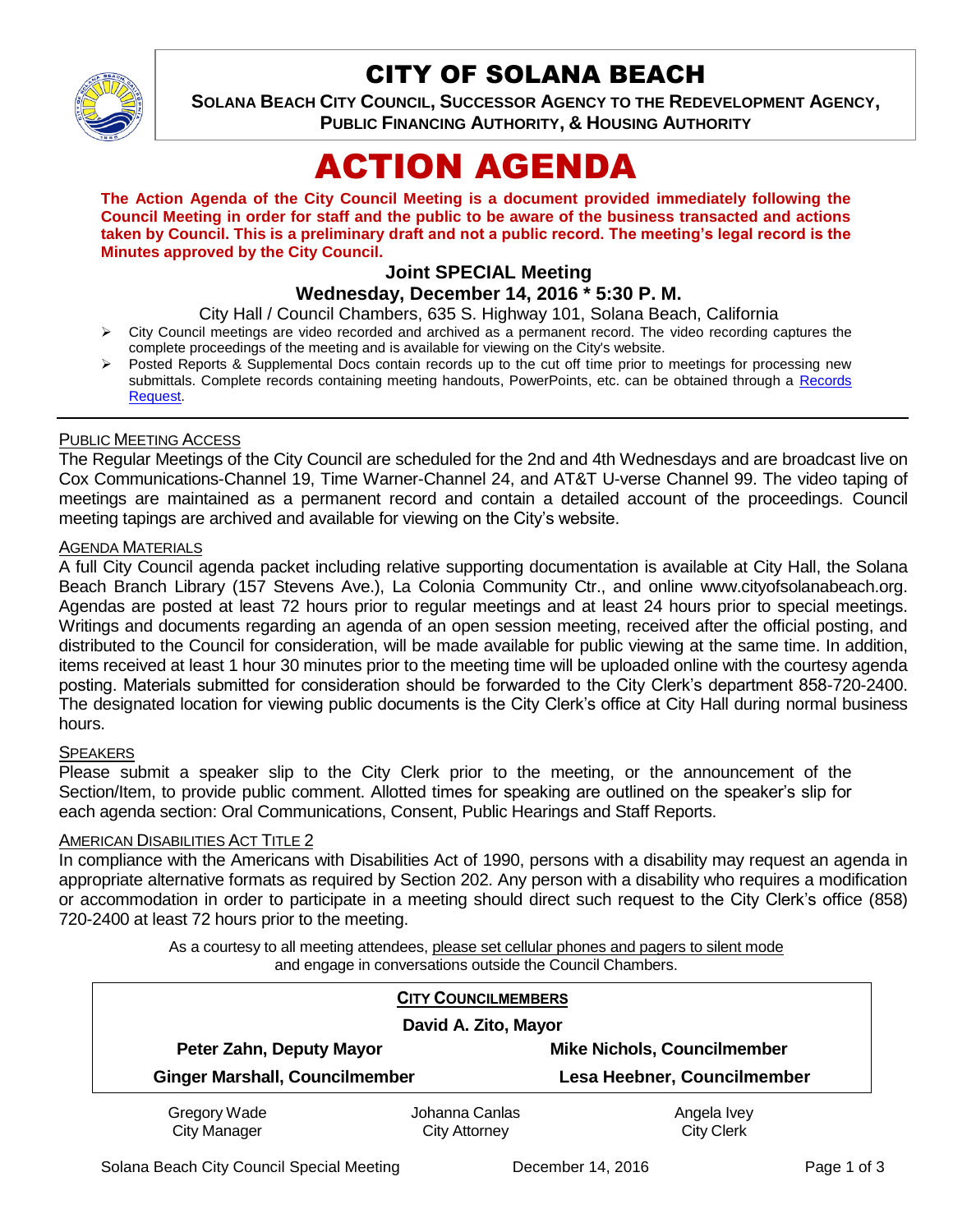#### SPEAKERS:

Please submit your speaker slip to the City Clerk prior to the meeting or the announcement of the Item. Allotted times for speaking are outlined on the speaker's slip for Oral Communications, Consent, Public Hearings and Staff Reports.

#### READING OF ORDINANCES AND RESOLUTIONS:

Pursuant to Solana Beach Municipal Code Section 2.04.460, at the time of introduction or adoption of an ordinance or adoption of a resolution, the same shall not be read in full unless after the reading of the title, further reading is requested by a member of the Council. If any Councilmember so requests, the ordinance or resolution shall be read in full. In the absence of such a request, this section shall constitute a waiver by the council of such reading.

# **CALL TO ORDER AND ROLL CALL:**

# **FLAG SALUTE:**

#### **APPROVAL OF AGENDA: COUNCIL ACTION: Approved 5/0**

# **E. CONSENT CALENDAR:** (Action Items) (E.1.)

Items listed on the Consent Calendar are to be acted in a single action of the City Council unless pulled for discussion. Any member of the public may address the City Council on an item of concern by submitting to the City Clerk a speaker slip (located on the back table) before the Consent Calendar is addressed. Those items removed from the Consent Calendar by a member of the Council will be trailed to the end of the agenda, while Consent Calendar items removed by the public will be discussed immediately after approval of the Consent Calendar.

## **E.1. Minutes of the City Council.**

Recommendation: That the City Council

1. Approve the Minutes of the City Council Meetings held November 9, 2016. November 16, 2016 and December 9, 2016.

See Approved Minutes http://www.ci.solana-beach.ca.us/index.asp?SEC=F0F1200D-21C6-4A88-8AE1-0BC07C1A81A7&Type=B\_BASIC

**COUNCIL ACTION: Approved 5/0 COUNCIL ACTION: Approved 5/0**